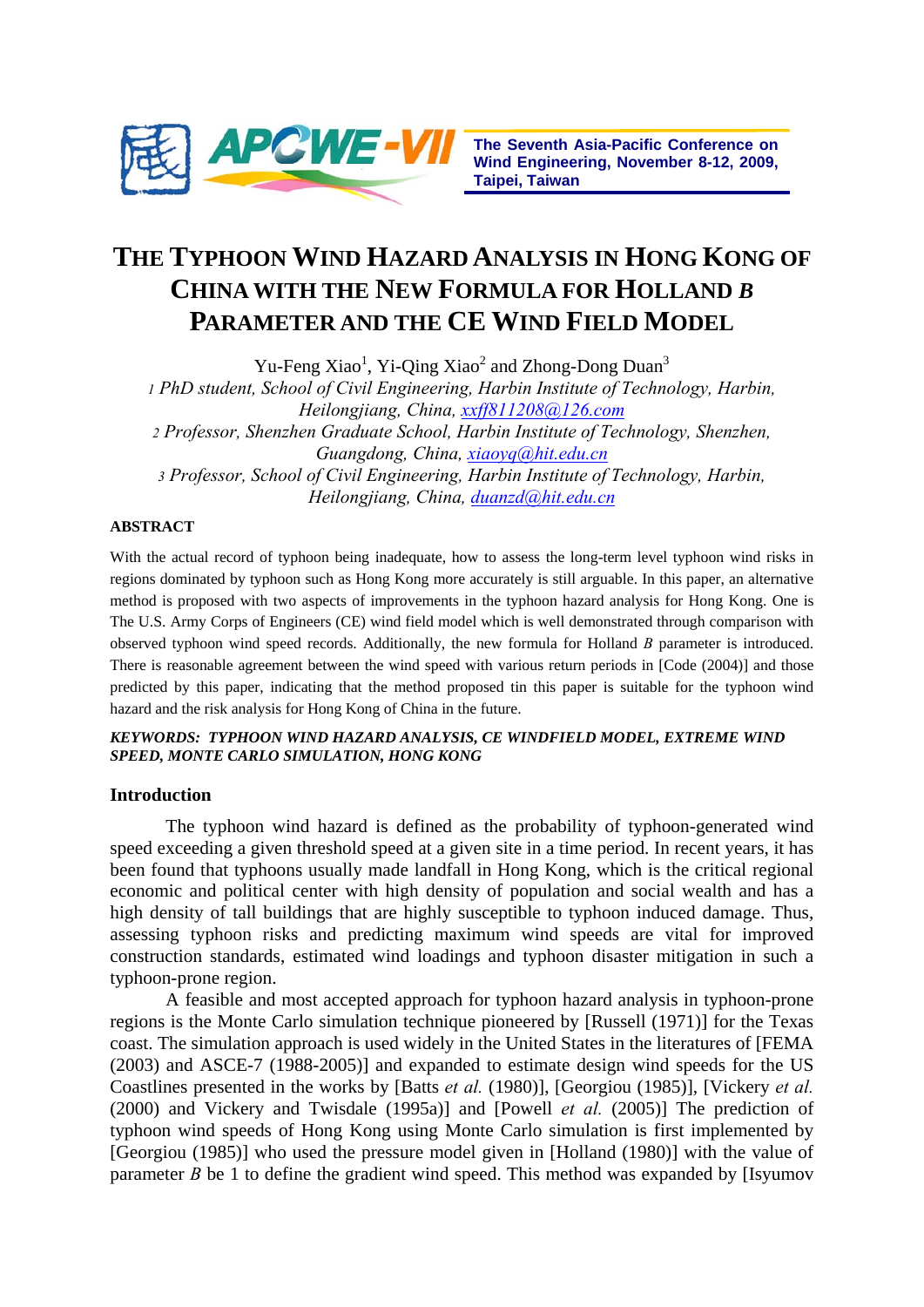*et al.* (2003)]. However, the wind field model used in these studies is given by [Shapiro (1983)], the accuracy of which is worse than that of the CE wind model. Furthermore, when one validates the wind field model, we found that the degree to which the observed match the model-predicted wind speed changes with the parameter *B*, especially at the time the maximum wind were occurring. The implication of typhoon York was studied and its effect on the typhoon design wind speed and the wind code of Hong Kong is pointed that it needs to be revised in the work by [Pande *et al.* (2002)].

This paper focus on searching for the more reasonable method to predict the typhoon design wind speed in Hong Kong. The CE wind field model will be solved and the formulae presented by [Holland (2008)] and [Li *et al.* (1995)] are to be used to estimate the value of the Holland pressure profile parameter *B* and radius to maximum winds  $R_{max}$ , respectively, treating the parameter *B* as the random parameter. This will be helpful to the prediction of the typhoon design wind speed or the typhoon risk analysis for Hong Kong in the future.

#### **The new formula for Holland** *B* **parameter**

## *The definition of the Holland B parameter*

The Holland parameter *B* is an exponent factor that specifies the shape of the radial pressure profile, which can be seen from Eq.(1) and is an important input parameter to the wind field model described later.

$$
p(r) = p_0 + \Delta p \exp\left(-\left(R_{\text{max}}/r\right)^B\right) \tag{1}
$$

where  $p(r)$  is the surface pressure at a distance r from the typhoon center,  $p_0$  is the central pressure,  $\Delta p$  is the difference between the peripheral pressure( $p_{\infty}$ ) and the central pressure. The range of the parameter *B* is from 1.0 to 2.5 proposed in the work by [Holland (1980)], but Holland based his study on very few cyclones because there was no aircraft reconnaissance in Australia. For the U.S. coastal area, radial pressure profile was fitted to the exponential form to hundreds of aircraft data sets in [Cardone *et al.* (1994)] to derive the value of Holland *B* and the range is from 05 to 2.5, which is also used in[Vickery *et al.* (2000)] and is the same as those in [Willoughby and Rahn (2004)], but the range from 0.75 to 2.5 is proposed to be more reasonable in [Cox and Cardone (2007)] As we know, the range of parameter *B* is different from region to region. As for the southeast China sea, the range need to be further studied and the range from 0.8 to 2.5 is used in this paper.

# *The new formula for Holland B parameter and comparison with other formulae*

The Holland *B* parameter was first treated as a random parameter in the work by [Vickery *et al.* (2000)] and can be estimated through various methods.

For the region where the aircraft data are available, *B* is a fitting parameter with no particular theoretical value in the literatures by [Vickery et al. (2000)], [Powell et al. (2005)] and [Willoughby and Rahn (2004)].

Other than the methods described above, empirical formulae to calculate the estimate of *B* are proposed for those regions where the aircraft data are not available. Such as the formula proposed by [Love G (1985)] which is

$$
B = 0.25 + 0.3\ln\left(\Delta p\right) \tag{2}
$$

, the empirical formula to evaluate the value of *B* presented by Hubbert et al. (1991) which is

$$
B = 1.5 + (980 - p_0)/120\tag{3}
$$

and the empirical formula to evaluate *B* presented by Holland  $\&$  Harper (1999) which is

$$
B(t) = 2 - (p_0(t) - 900)/160
$$
 (4)

Compared to the formulae to calculate the parameter *B* described above, the new formula proposed by [Holland (2008)] has been tested against aircraft data and can be described as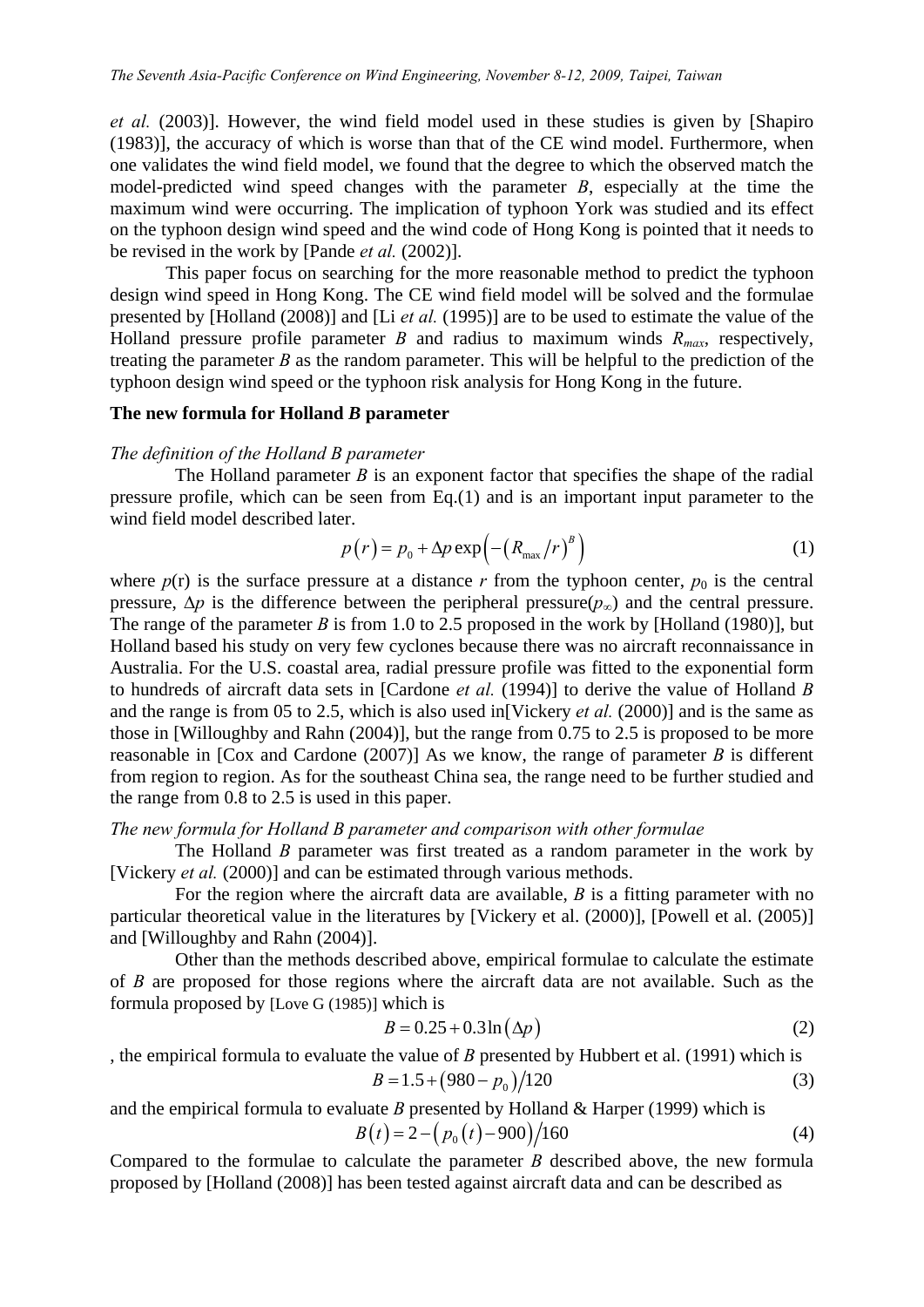$$
b_s = -4.4 \times 10^{-5} \Delta p^2 + 0.01 \Delta p + 0.03 \frac{\partial p_c}{\partial t} - 0.014 \psi + 0.15 V_T^{\prime \prime} + 1.0,
$$
  
\n
$$
x = 0.6 \left(1 - \frac{\Delta p}{215}\right)
$$
  
\n
$$
B = b_s \left(\frac{v_{mg}}{v_m}\right)^2 \sim 1.6 b_s
$$
\n(5)

where  $\Delta p$  is the pressure drop to the cyclone center in hPa;  $\partial p$  ∂*d* is the intensity change in hPa h<sup>-1</sup>;  $\psi$  is the absolute value of latitude in degrees; and  $V_T$  is the cyclone translation speed in ms<sup>-1</sup>.;  $v_{mg}/v_m$  is the conversion factor from gradient to surface wind.

The comparison of different formula for calculating the parameter *B* is shown in Figure 1. The relationships presented in [Hubbert *et al.* (1991)] and [Holland and Harper (1999)] are statistically the same, but there is a lot of scatter in the one proposed by [Love G (1985)]. Given its derivation, Eq.(5) is used in this paper, which is much more robust and developed from aircraft reconnaissance and allows some variation in *B* due to translational speed and intensification.



Figure 1 Comparison of *B* Derived From Different Formula

# **The effect of the new formula for Holland** *B* **on the CE wind field model**

#### *The U.S. Army Corps of Engineers (CE) wind field model*

There are two key parts of the typhoon wind hazard analysis. The first part is the reliable typhoon wind field model. In this paper, it is based on the solution of the CE wind field model proposed in the work by [Thompson and Cardone (1996)] by using the finite difference method, i.e. the equation of motion in a moving Cartesian coordinate system whose origin is the typhoon low center

$$
\frac{d\vec{v}}{dt} + f\left|\vec{k}\times(\vec{v}-\vec{v}_g)\right| = -\frac{1}{\rho}\nabla p + \nabla\cdot\left(K_H\nabla\vec{v}\right) - \frac{C_D}{h}\left|\vec{v}+\vec{v}_c\right|\left(\vec{v}+\vec{v}_c\right)
$$
(6)

where  $p$  is the atmospheric pressure and has the following form described by Eq.(1). The details of the wind field model are given in the work by [Thompson and Cardone (1996)].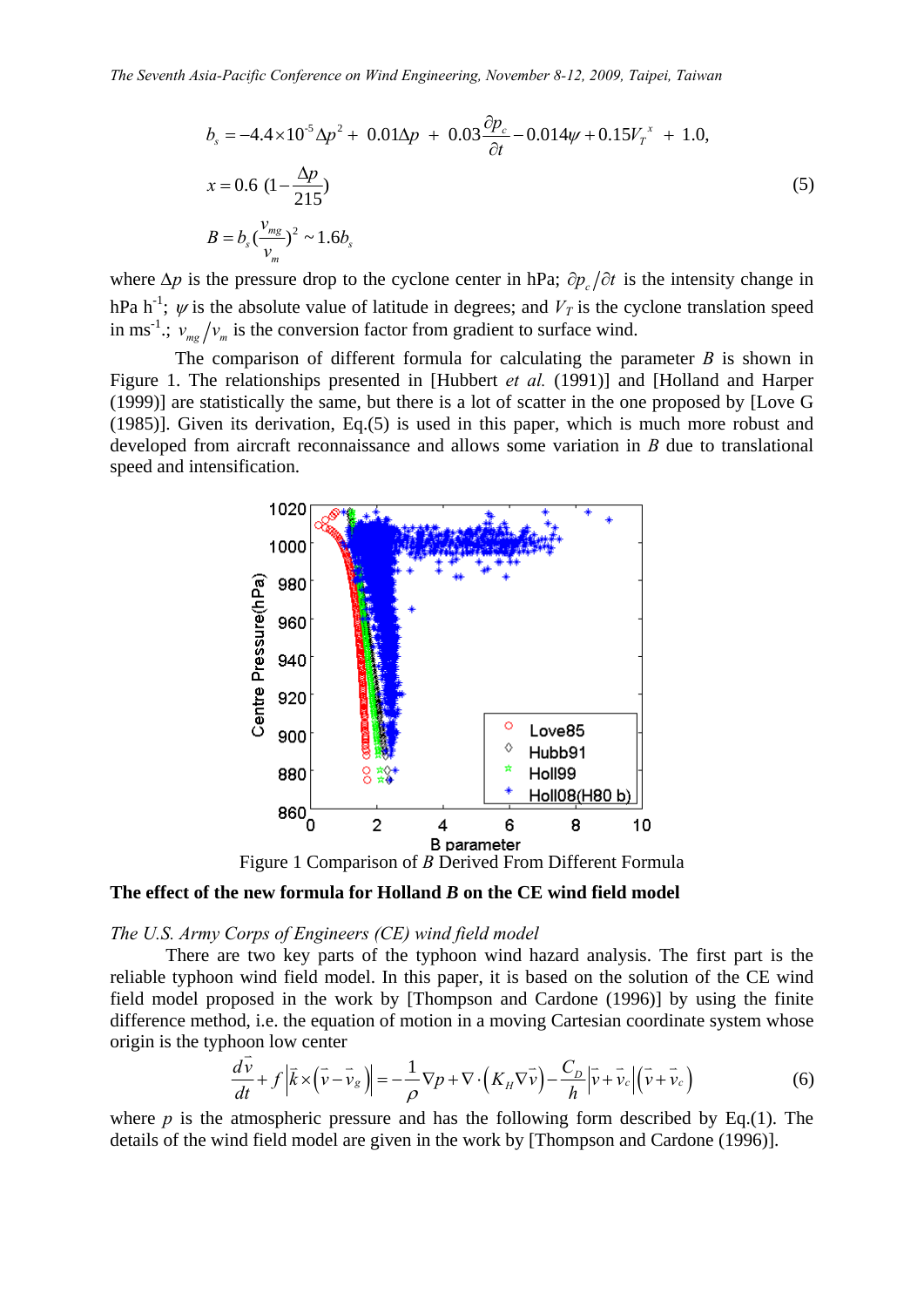## *The effect of the new formula on the wind field model*

After the validation of the CE wind field model by comparing the simulated results to the observed ones with the typhoon Hagupit provided by Guangdong meteorology agency of China, the results are shown in Figure 2 and Table 1. As shown in Figure 2 (a) and (b), in all the cases, the deviation of the simulated speeds from observed ones of the maximum winds is greater than 12% for the results derived in the work by [Georgiou (1985)] with the value of *B*  be one, which is unacceptable. But the deviation is never greater than 12% for the results derived with the formula given in [Holland (2008)], indicating that the wind field model with the new formula for Holland *B* is suitable to predict the typhoon wind speed because there are uncertainty arising from a combination of instrument error, representativeness of the location, and local downdrafts and other effects that are not representative of the overall cyclone circulation.



Figure 2: Comparison of Observed and Simulated Wind Speeds of Typhoon Hagupit with *B* Determined by Holland08 and *B* set as one

| Table 1: Comparisons Between the Observed Wind Speeds of Hagupit at Different |  |
|-------------------------------------------------------------------------------|--|
| Anemometers and the Simulated Results Predicted by the CE Wind Field Model    |  |

| hurricane | stations          | height(m)<br>(lat,lon) | roughness<br>length(m) | observed $(m/s)^*$            | parameterB    | simulated<br>$(m/s)^*$ | $error**$ |
|-----------|-------------------|------------------------|------------------------|-------------------------------|---------------|------------------------|-----------|
| Hagupit   | Shang<br>chuandao | 11.0                   |                        | 28.80<br>0.02                 | 1.0           | 33.1                   | 14.93%    |
|           |                   | (21.73N, 112.77W)      |                        |                               | <b>Holl08</b> | 29.4                   | 2.09%     |
|           | Yangjiang         | 10.7                   |                        | 1.0<br>31.50<br><b>Holl08</b> | 35.4          | 12.38%                 |           |
|           |                   | (21.83N, 111.97W)      | 0.02                   |                               |               | 35.2                   | 11.79%    |

maximum wind

\*\*error=(simulated value-observed value)/observed value

## **The typhoon wind hazard analysis with the new formula for Holland** *B*

## *Representation of the key typhoon parameters*

The second part is the probabilistic distribution of the key typhoon parameters characterizing the structure and intensity of the storm. These parameters include annual occurrence rate(λ), approach angle( $θ$ ), distance of closest approach( $D_{min}$ ), translation velocity( $V_T$ ), central pressure difference( $\Delta p$ ), filling model, radius to maximum winds( $R_{max}$ ) and the Holland pressure profile parameter. The definition of the other key typhoon parameters except the *Rmax* and the filling model. can be referred in [Xiao *et al.* (2009)] with the different parameter estimates.

The formula proposed by [Li *et al.* (1995)] is used to calculate the value of *Rmax* which is derived by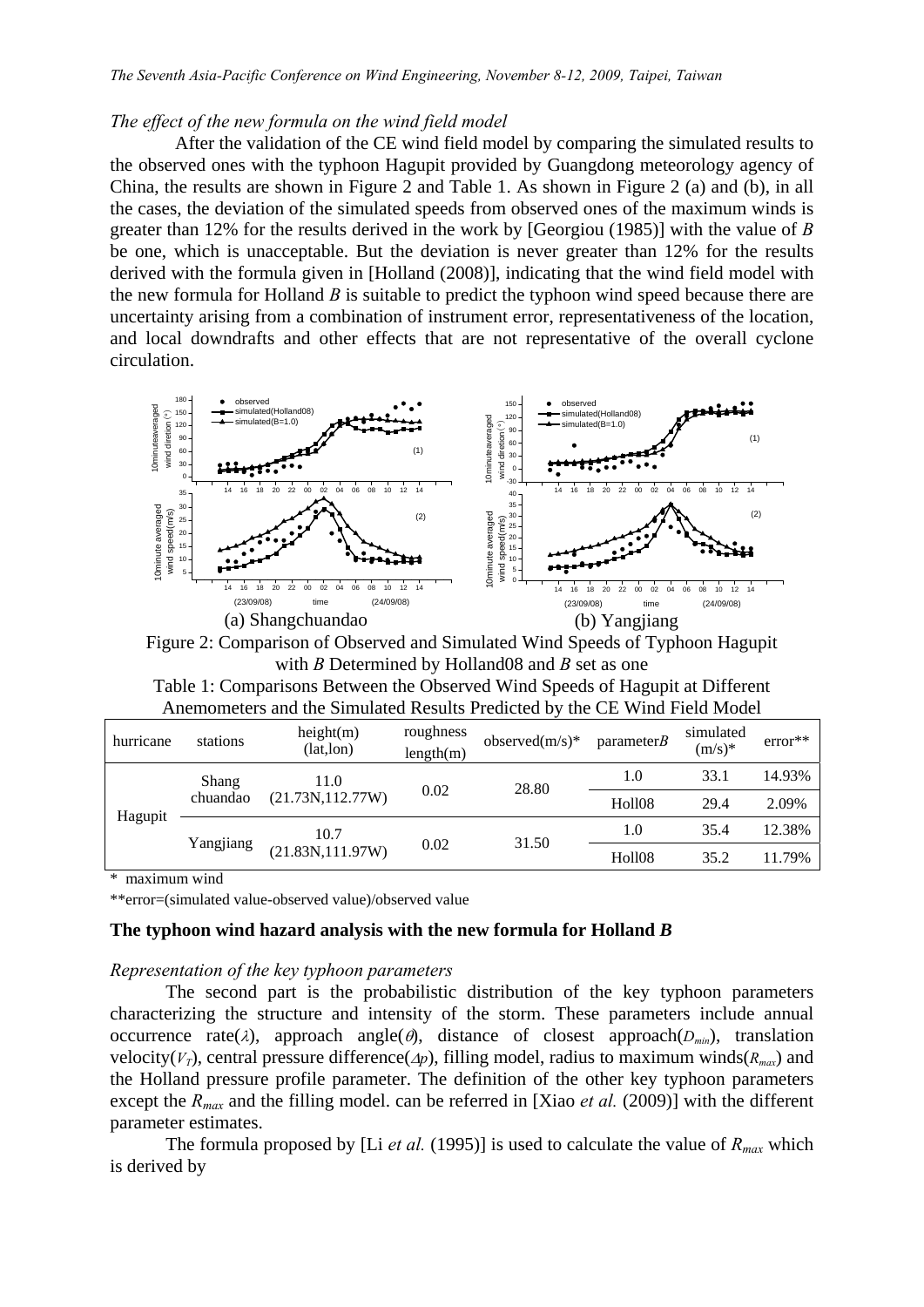$$
R_{\text{max}} = R_6 (V_6 / V_{\text{max}})^k
$$
 (7)

where  $R_6$  = the radius to 10.8 m/s wind speed in km;  $V_6$  = 10.8 wind speed in m/s; the value of the coefficient  $k =$  from 1/0.5 to 1/0.7; and  $V_{max} =$  the maximum sustained (1-minute) surface wind speed (10m level) in m/s given in Best track dataset. The exponential filling model developed by [Vickery and Twisdale (1995b)] and adopted by [Powell *et al.* (2005)] and modified in this paper, which is

$$
\Delta P(t) = \Delta P_0 \exp(-(at+b))\tag{8}
$$

where  $a=a_0+a_1\Delta p_0+\varepsilon$ ;  $\varepsilon =$  a normally distributed error term; and  $\Delta p_0$  = the central pressure difference at the time of landfall.

## *The correlation between the key typhoon parameters*

The correlation between  $R_{max}$ ,  $\Delta p$  and latitude shows much scatter but a generalized linear model for the natural log of *Rmax* provides a useful estimation

$$
\ln R_{\text{max}} = c_0 + c_1 \Delta P + c_2 \psi + \varepsilon \tag{9}
$$

where  $\varepsilon$  = a normal random variable. When a simulated storm enters into the simulation circle centering the sites of interest, an  $R_{max}$  is randomly chosen given the value of  $\Delta p$  and latitude ( $\psi$ ).  $R_{max}$  is computed at each time step but the random error term is computed only once for each landfall. The sampled value of  $R_{max}$  derived from Eq.(7) for a storm generated in the simulation is held constant until landfall and censored to remain above 8km and below 150km. the relation between the Holland pressure profile parameter *B* derive from the Eq.(5) and *Rmax* data for the storm entering into the simulation circle, one finds that a normal distribution is for *B* with a mean value determined as a function of  $R_{max}$  and latitude ( $\psi$ ) and the resulting model for *B* is given by

$$
B = d_0 + d_1 R_{\text{max}} + \varepsilon \tag{10}
$$

where  $\varepsilon$  = a normal random variable. When a simulated storm enters into the simulation circle centering sites of interest, *B* is randomly chosen given the value of latitude ( $\psi$ ). (so as to give *R<sub>max</sub>*). *B* is computed at each time step but the random error term is computed only once for each landfall. The sampled value of *B* derived from Eq.(10) for a storm generated in the simulation is held constant until landfall and censored to remain above 0.8 and below 2.5.

#### *Data sources*

The sample of the key typhoon parameters are calculated based on the Best track dataset from CMA (during1949-2008) and the information of the radius to wind speed ranking sixth is provided by the Qingdao oceanic bureau of China (during1949-2002).

## *Results and comparison to results of other studies*

The results of the distributions and distribution parameters are given in Table 2, the coefficients in Eq.(8) for Hong Kong are given in Table 3.

| simulation circle | key typhoon parameters             | distribution | parameter estimation                 |
|-------------------|------------------------------------|--------------|--------------------------------------|
|                   | $\lambda$                          | Poisson      | $\lambda = 6.1167$                   |
|                   | $\theta$ (deg.)<br><b>Binormal</b> |              | $\mu$ l=-71.2252, $\sigma$ l=28.1456 |
| $diameter=1000km$ |                                    |              | $\mu$ 2=61.8480, $\sigma$ 2=44.3987  |
|                   |                                    |              | $aI = 0.7807, a2 = 0.7879$           |
|                   | $V_T(km/h)$                        | empirical    |                                      |
|                   | $\Delta p(hPa)$                    | empirical    |                                      |
|                   | $R_{max}$                          | empirical    |                                      |
|                   | $D_{min}(\rm{km})$                 | Trapzoid     | $a=0, b=0.0009816$                   |

Table 2: the Estimation of Key Typhoon Parameters for Hong Kong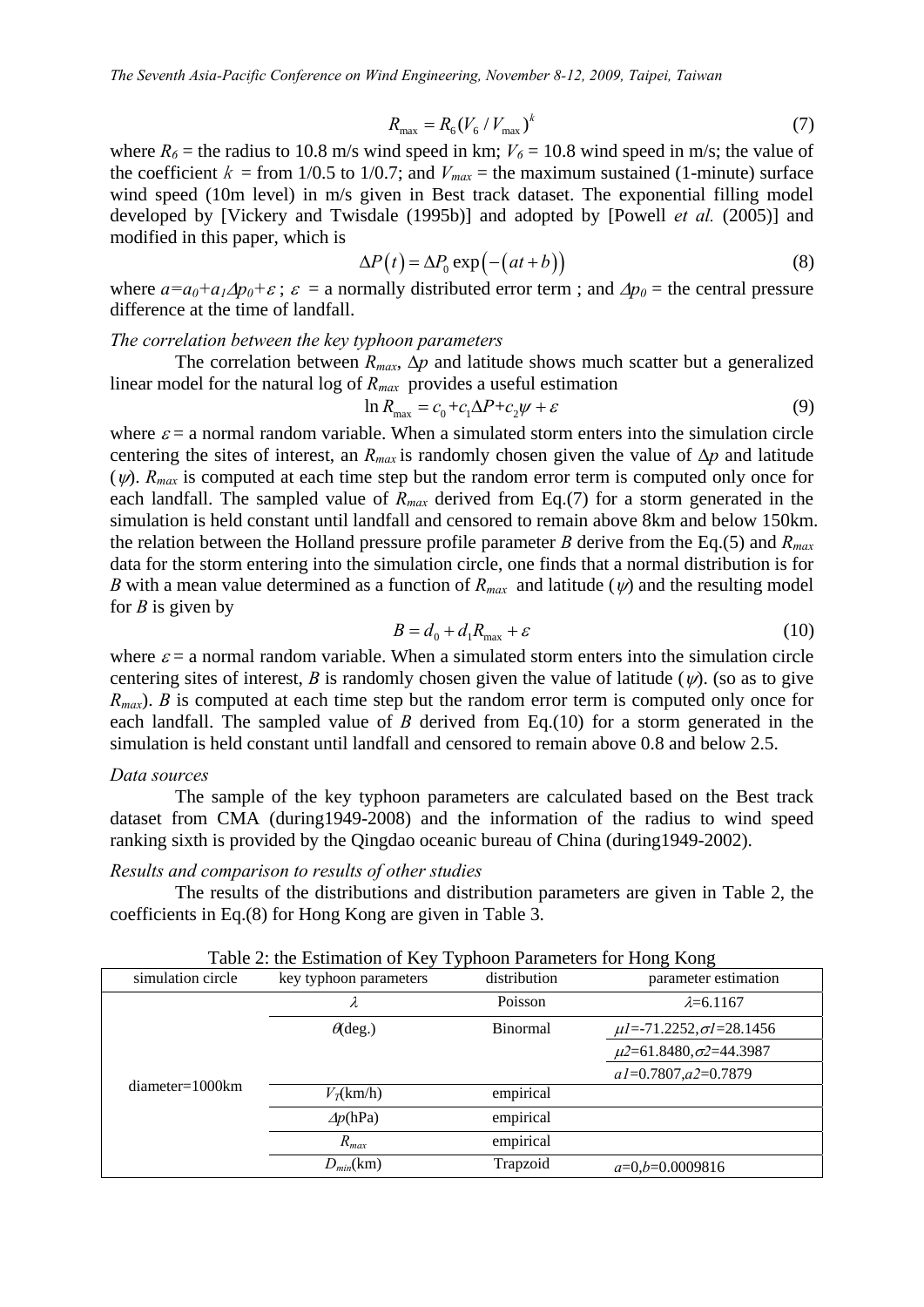|                                                                                                        | $B$ _Holl08    |                | Normal         | $\mu=1.9990, \sigma=0.2320$ |            |  |  |
|--------------------------------------------------------------------------------------------------------|----------------|----------------|----------------|-----------------------------|------------|--|--|
| Table 3: the Coefficients of the Filling Model for Typhoon in Hong Kong                                |                |                |                |                             |            |  |  |
| city                                                                                                   | a <sub>0</sub> | a <sub>l</sub> | $\mu_b$        | $\sigma_b$                  | $\sigma_z$ |  |  |
| Hong Kong                                                                                              | 0.0135         | 0.0005         | $-0.0133$      | 0.1485                      | 0.0214     |  |  |
| The coefficients in Eq. (9) and (10) for Hong Kong are given in Table 4 and Table 5,                   |                |                |                |                             |            |  |  |
| respectively.                                                                                          |                |                |                |                             |            |  |  |
| Table 4: Results of correlation between the $R_{max}$ and other parameters for typhoon in Hong<br>Kong |                |                |                |                             |            |  |  |
| city                                                                                                   | $c_0$          | c <sub>1</sub> |                | c <sub>2</sub>              | $\sigma_z$ |  |  |
| Hong Kong                                                                                              | 5.3259         | $-0.0249$      |                | $-0.0161$                   | 0.4543     |  |  |
| Table 5: Results of Correlation Between the Holland B and $R_{max}$ and Latitude for Typhoon in        |                |                |                |                             |            |  |  |
| Hong Kong.                                                                                             |                |                |                |                             |            |  |  |
| city                                                                                                   | $d_0$          |                | d <sub>I</sub> |                             | $\sigma_z$ |  |  |
| Hong Kong                                                                                              | 2.1968         |                | $-0.0007$      |                             | 0.5035     |  |  |

Based on the two parts described above, the typhoon wind hazard analysis is done for Hong Kong based on the following form

$$
1-1/T = Fv
$$
 (11)

where  $F_{\nu}$  is CDF of the annual extreme-value series. 1000 years of storms are simulated with the number N of storms for each year determined by  $v$ . The peak value for each storm is recorded to derive the maximum one among the *N* values. The set of 1000 peaks are ranked by magnitude to establish  $F_v$ . The design wind speed with various T can be derived by solving the Eq.(11). After tropical depression are excluded, the storms entering into the site subregion with a circle diameter of 1000km are selected to derive the probabilistic distributions and parameter estimates of key typhoon parameters. The results are shown in Table 6.

| Table 6: Comparison with Previous Studies about the 60-Minute Mean Wind Speeds (m/s) at |  |                                                                     |  |  |
|-----------------------------------------------------------------------------------------|--|---------------------------------------------------------------------|--|--|
|                                                                                         |  | 10m-level in B Terrain as a Function of Return Period for Hong Kong |  |  |

| method         |              | return period(years) |       |            |  |
|----------------|--------------|----------------------|-------|------------|--|
|                | distribution | 50                   | 100   | <b>200</b> |  |
| HKCode*        |              | 38.73                | 44.01 | 44.18      |  |
| Georgiou(1985) | Weibull      | 38.60                | 40.90 | 43.20      |  |
| This paper     | Weibull      | 36.73                | 40.29 | 43.67      |  |

\*Code of Practice on Wind Effects in Hon Kong 2004.

Seen from Table 6, the results given by [Georgiou (1985)] are greater than those in this paper except for the return period equal to 200 years which has the opposite case and the deviation is not greater than 5.09%. It may be attributed to a combination of all the tropical cyclones not just those reaching typhoon intensity with setting the value of *B* to be one proposed in the study of [Georgiou (1985)]. The design wind speed in [Code (2004)] is greater than those in this paper and the deviation is no more than 9.23%. It may be due to the uncertainty about the nature of typhoon and the inclusion of data of the non-tropical storm used in the [Code (2004)].

## **Conclusion**

An alternative method of typhoon hazard analysis in Hong Kong is proposed with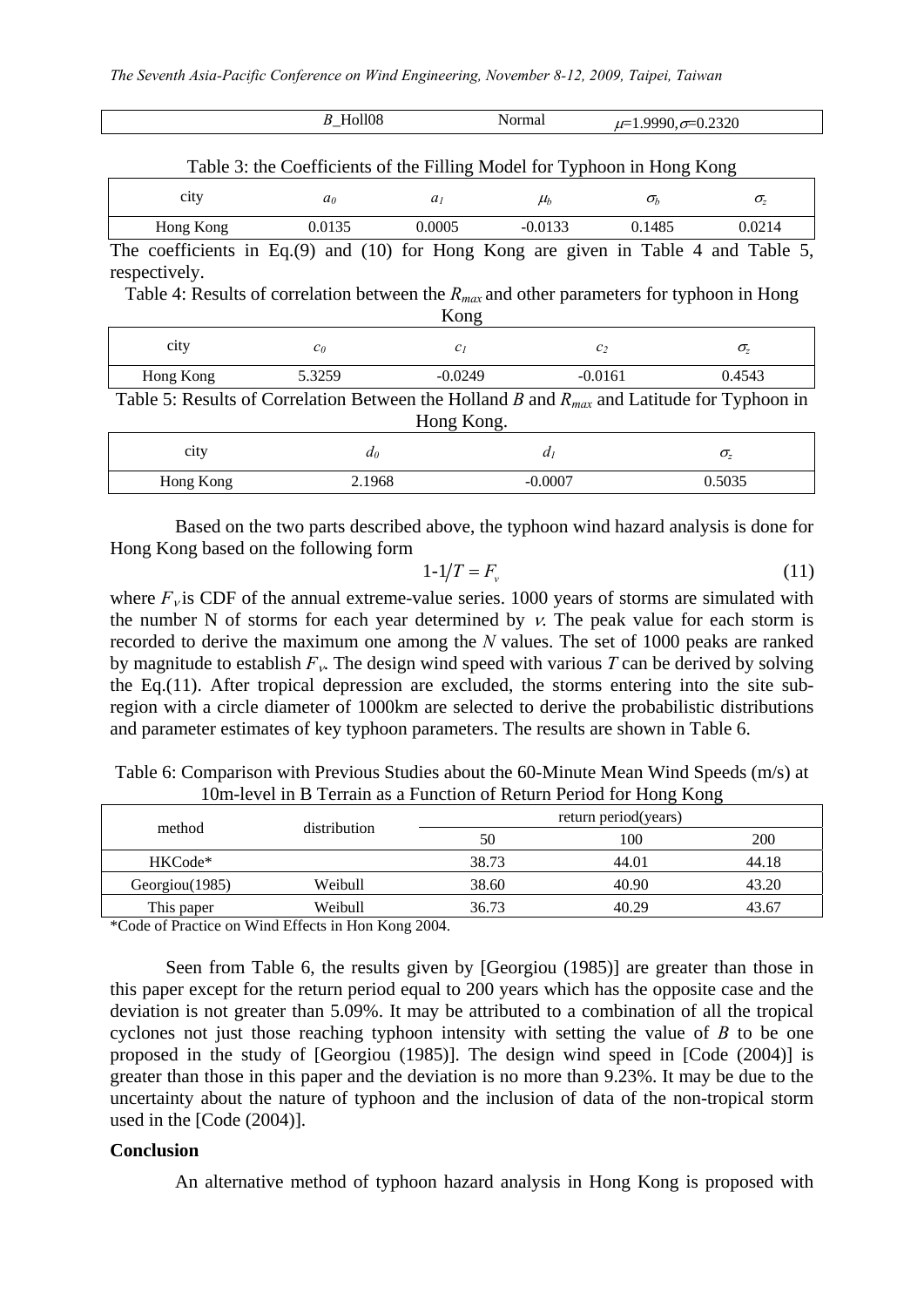inclusion of the CE wind model and two formulae for calculating two key typhoon parameters. From the results derived by this method, it is found that the Weibull distribution with tail length parameter  $\gamma$  is the best fitting distribution for the simulated extreme wind speed in Hong Kong of China. Given that there are many uncertainty arising from a combination of instrument error, representativeness of the location, and local downdrafts and other effects that are not representative of the overall cyclone circulation and the assumed roughness length which will also introduce uncertainty, the results indicate that the method proposed tin this paper is suitable for the typhoon wind hazard and the risk analysis for Hong Kong of China in the future.

## **Acknowledgements**

The work described in this paper was supported by grant from National Natural Science Foundation of China (Project No. 90715031) and National Key Technology Research and Development Program of China (Project No. 2006BAJ06B05). The financial support is gratefully acknowledged.

#### **References**

ASCE-7. (1988), "Minimum Design Loads for Buildings and Other Structures.".

- Batts, M. E., Simiu, E., and Russell, L. R. (1980), "Hurricane wind speeds in the United States", Journal of the Structural Division, 106(10), 2001-2016.
- Cardone, V. J., Cox, A. T., Greenwood, J. A., Thompson, E. F., and OCEANWEATHER, I. (1994), "Upgrade of tropical cyclone surface wind field model." , US Army Engineer Waterways Experiment Station.
- Code, H. K. (2004), "Code of Practice on Wind Effects in Hong Kong 2004.".
- Cox, A. T., and Cardone, V. J. (2007), "Specification of tropical cyclone parameters from aircraft reconnaissance," Proceedings of the Tenth International workshop on wave hindcasting and forecasting and coastal hazard symposium, Oahu, Hawaii, November 11~16.

FEMA. (2003), "HAZUS-MH MR1: Technical Manual.".

- Georgiou, P. N. (1985), "Design wind speeds in tropical cyclone-prone regions.," , The University of Western Ontario.
- Holland, G. J. (1980), "An analytic model of the wind and pressure profiles in hurricanes", Monthly Weather Review, 108(8), 1212-1218.
- Holland, G. J., and Harper, B. A. (1999), "An updated parametric model of the tropical cyclone," Proceedings of the Twenty third Conference on Hurricanes and Tropical Meteorology, Dallas, Texas.January 10~15 , 104-115.
- Holland, G. (2008), "A revised hurricane pressure–wind model", Monthly Weather Review, 3432-3445.
- Hubbert, G. D., Holland, G. J., Leslie, L. M., and Manton, M. J. (1991), "A real-time system for forecasting tropical cyclone storm surges", Weather and Forecasting, 6(1), 86-97.
- Isyumov, N., J, M. M., Case, P. C., Lythe, G. R., and Welburn, A. (2003), "Predictions of wind loads and responses from simulated tropical storm passages," Proceedings of the Eleventh International Conference on Wind Engineering, Lubbock, Texas, June,2~5.
- Li, X. L., Pan, Z. D., and Yu, J. (1995), "An adjustment method for typhoon parameters", Journal of Oceanography of Huanghai and Bohai Seas, 13(2), 11-15.
- Love G, M. K. (1985), "The operational analysis of tropical cyclone wind fields in the Australian northern region." , Bureau of Meteorology, Northern Territory Region.
- Pande, M., Ho, T., Mikitiuk, M., Kopp, G. A., and Surry, D. (2002), "Implications of Typhoon York on the design wind speeds in Hong Kong", Journal of Wind Engineering & Industrial Aerodynamics, 90(12-15), 1569-1583.
- Powell, M., Soukup, G., Cocke, S., Gulati, S., Morisseau-Leroy, N., Hamid, S., Dorst, N., and Axe, L. (2005), "State of Florida hurricane loss projection model: Atmospheric science component", Journal of Wind Engineering & Industrial Aerodynamics, 93(8), 651-674.